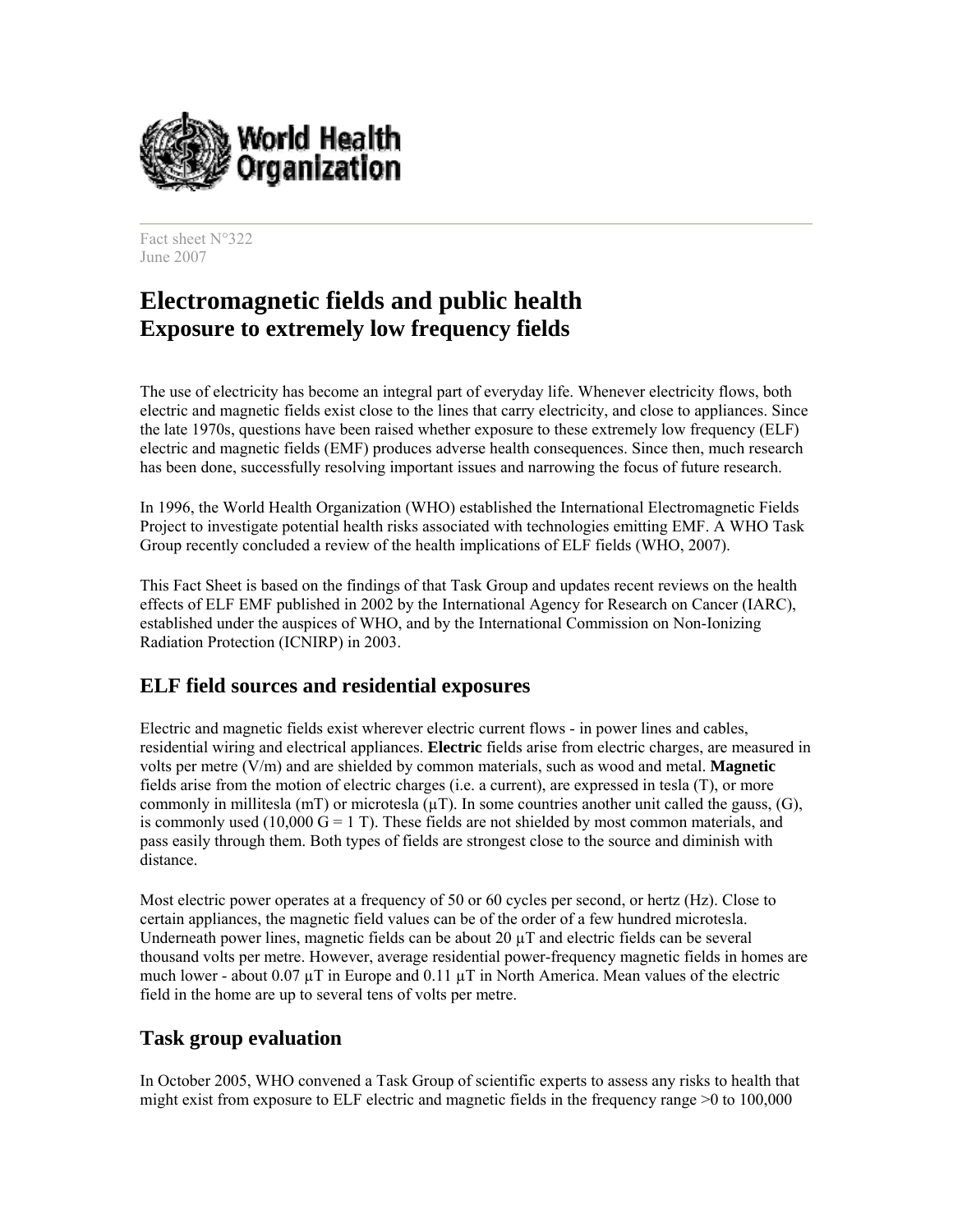Hz (100 kHz). While IARC examined the evidence regarding cancer in 2002, this Task Group reviewed evidence for a number of health effects, and updated the evidence regarding cancer. The conclusions and recommendations of the Task Group are presented in a WHO Environmental Health Criteria (EHC) monograph (WHO, 2007).

Following a standard health risk assessment process, the Task Group concluded that there are no substantive health issues related to ELF electric fields at levels generally encountered by members of the public. Thus the remainder of this fact sheet addresses predominantly the effects of exposure to ELF magnetic fields.

### **Short-term effects**

There are established biological effects from acute exposure at high levels (well above  $100 \mu T$ ) that are explained by recognized biophysical mechanisms. External ELF magnetic fields induce electric fields and currents in the body which, at very high field strengths, cause nerve and muscle stimulation and changes in nerve cell excitability in the central nervous system.

# **Potential long-term effects**

Much of the scientific research examining long-term risks from ELF magnetic field exposure has focused on childhood leukaemia. In 2002, IARC published a monograph classifying ELF magnetic fields as "possibly carcinogenic to humans". This classification is used to denote an agent for which there is limited evidence of carcinogenicity in humans and less than sufficient evidence for carcinogenicity in experimental animals (other examples include coffee and welding fumes). This classification was based on pooled analyses of epidemiological studies demonstrating a consistent pattern of a two-fold increase in childhood leukaemia associated with average exposure to residential power-frequency magnetic field above 0.3 to 0.4 µT. The Task Group concluded that additional studies since then do not alter the status of this classification.

However, the epidemiological evidence is weakened by methodological problems, such as potential selection bias. In addition, there are no accepted biophysical mechanisms that would suggest that lowlevel exposures are involved in cancer development. Thus, if there were any effects from exposures to these low-level fields, it would have to be through a biological mechanism that is as yet unknown. Additionally, animal studies have been largely negative. Thus, on balance, the evidence related to childhood leukaemia is not strong enough to be considered causal.

Childhood leukaemia is a comparatively rare disease with a total annual number of new cases estimated to be 49,000 worldwide in 2000. Average magnetic field exposures above 0.3 μT in homes are rare: it is estimated that only between 1% and 4% of children live in such conditions. If the association between magnetic fields and childhood leukaemia is causal, the number of cases worldwide that might be attributable to magnetic field exposure is estimated to range from 100 to 2400 cases per year, based on values for the year 2000, representing 0.2 to 4.95% of the total incidence for that year. Thus, if ELF magnetic fields actually do increase the risk of the disease, when considered in a global context, the impact on public health of ELF EMF exposure would be limited.

A number of other adverse health effects have been studied for possible association with ELF magnetic field exposure. These include other childhood cancers, cancers in adults, depression, suicide, cardiovascular disorders, reproductive dysfunction, developmental disorders, immunological modifications, neurobehavioural effects and neurodegenerative disease. The WHO Task Group concluded that scientific evidence supporting an association between ELF magnetic field exposure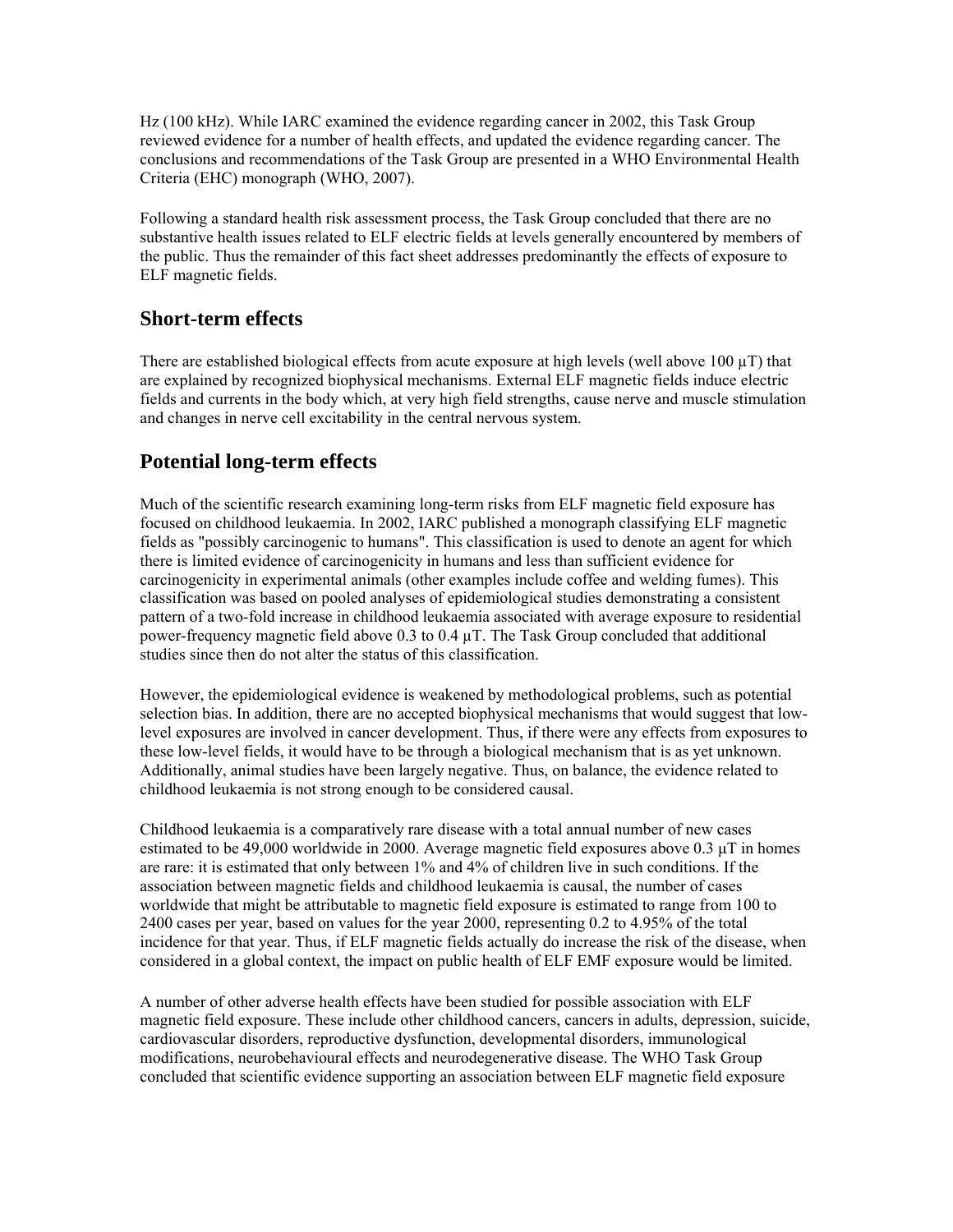and all of these health effects is much weaker than for childhood leukaemia. In some instances (i.e. for cardiovascular disease or breast cancer) the evidence suggests that these fields do not cause them.

### **International exposure guidelines**

Health effects related to short-term, high-level exposure have been established and form the basis of two international exposure limit guidelines (ICNIRP, 1998; IEEE, 2002). At present, these bodies consider the scientific evidence related to possible health effects from long-term, low-level exposure to ELF fields insufficient to justify lowering these quantitative exposure limits.

## **WHO's guidance**

For high-level short-term exposures to EMF, adverse health effects have been scientifically established (ICNIRP, 2003). International exposure guidelines designed to protect workers and the public from these effects should be adopted by policy makers. EMF protection programs should include exposure measurements from sources where exposures might be expected to exceed limit values.

Regarding long-term effects, given the weakness of the evidence for a link between exposure to ELF magnetic fields and childhood leukaemia, the benefits of exposure reduction on health are unclear. In view of this situation, the following recommendations are given:

- Government and industry should monitor science and promote research programmes to further reduce the uncertainty of the scientific evidence on the health effects of ELF field exposure. Through the ELF risk assessment process, gaps in knowledge have been identified and these form the basis of a new research agenda.
- Member States are encouraged to establish effective and open communication programmes with all stakeholders to enable informed decision-making. These may include improving coordination and consultation among industry, local government, and citizens in the planning process for ELF EMF-emitting facilities.
- When constructing new facilities and designing new equipment, including appliances, lowcost ways of reducing exposures may be explored. Appropriate exposure reduction measures will vary from one country to another. However, policies based on the adoption of arbitrary low exposure limits are not warranted.

### **Further reading**

WHO - World Health Organization. Extremely low frequency fields. Environmental Health Criteria, Vol. 238. Geneva, World Health Organization, 2007.

IARC Working Group on the Evaluation of Carcinogenic Risks to Humans. Non-ionizing radiation, Part 1: Static and extremely low-frequency (ELF) electric and magnetic fields. Lyon, IARC, 2002 (Monographs on the Evaluation of Carcinogenic Risks to Humans, 80).

ICNIRP - International Commission on Non-Ionizing Radiation Protection. Exposure to static and low frequency electromagnetic fields, biological effects and health consequences (0-100 kHz). Bernhardt JH et al., eds. Oberschleissheim, International Commission on Non-ionizing Radiation Protection, 2003 (ICNIRP 13/2003).